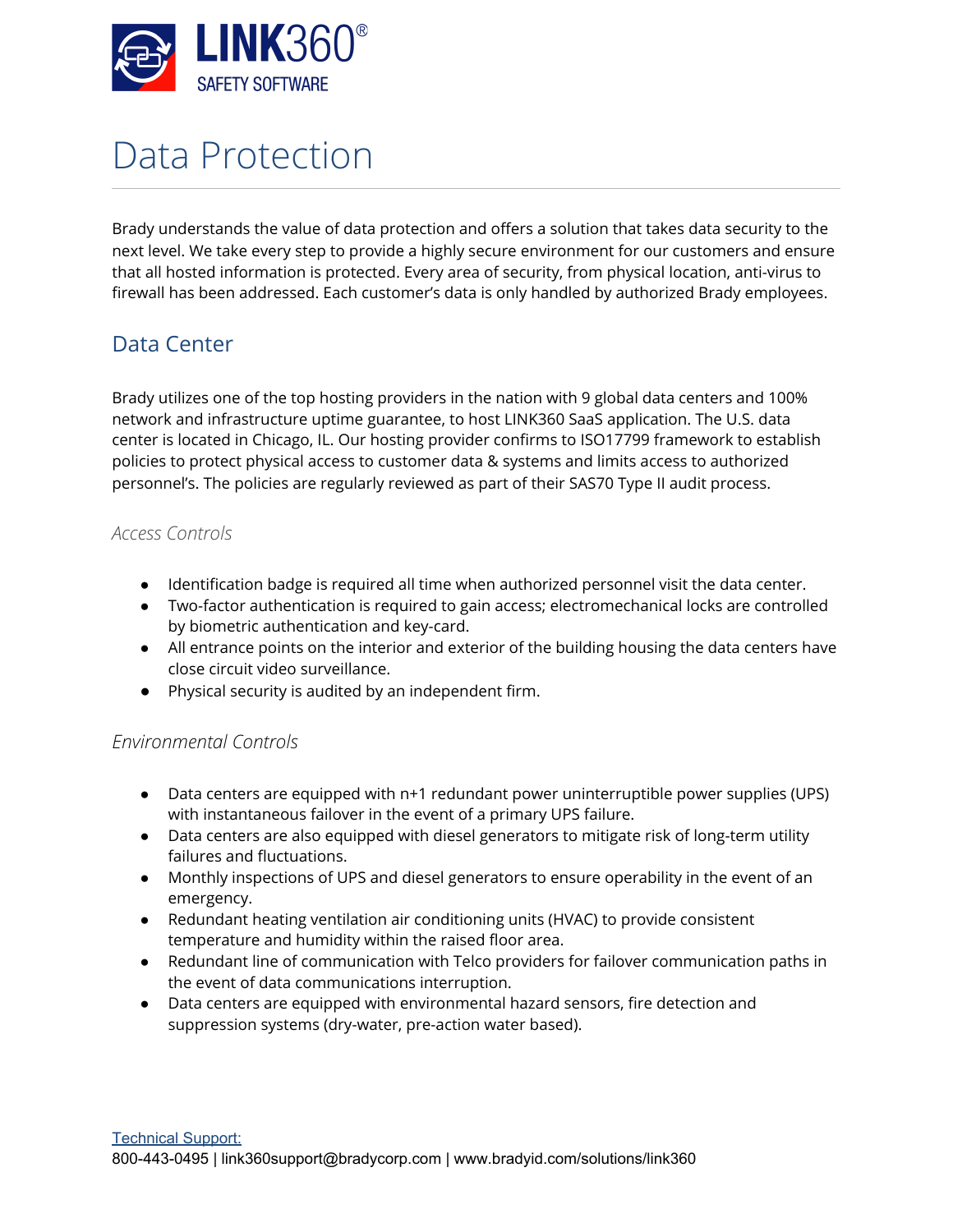

# Firewall and Systems Security

LINK360 SaaS environment lies behind firewalls to block unauthorized access while permitting authorized, encrypted communication between the end user and the application.

- Dedicated Cisco ASA 5510 firewall and VPN services to help block unauthorized system access.
- Only authorized IP addresses can establish VPN connection to the application and database servers.
- Brady constantly monitors available patches and implements them, as necessary. Each patch is thoroughly tested in a stage environment prior to applying it to the SaaS environments

## Backups and Data Recovery

- Databases (full) are backed up daily and stored at offsite location; retaining a minimum of 1 weeks of backup. In the event that a restore of data is necessary, Brady can recover a previous copy of the data in a quick, efficient manner.
- File system is backed up daily (differential) and weekly (full) and stored in the backup room at our hosting provider facility; retaining a minimum of 2 weeks of backups.

## Crisis Management

● Brady monitors the environment to proactively advert issues before they cause disruption. However, in the event of a highly severe issue, our crisis management procedure will go into effect; assessing and identifying the issue, assigning the resources and resolving the issue as quickly as possible. Brady keeps the customers up-to-date on the progress of the issue moving to resolution.

## Disaster Recovery

● Brady provides a Disaster Recovery (DR) plan and the human resources needed to get the environment up and running in the event of a disaster. Our DR plan tries to minimize the interruption to the normal operations, establish alternative means of operation and limit the extent of disruption and damage in the event of a disaster.